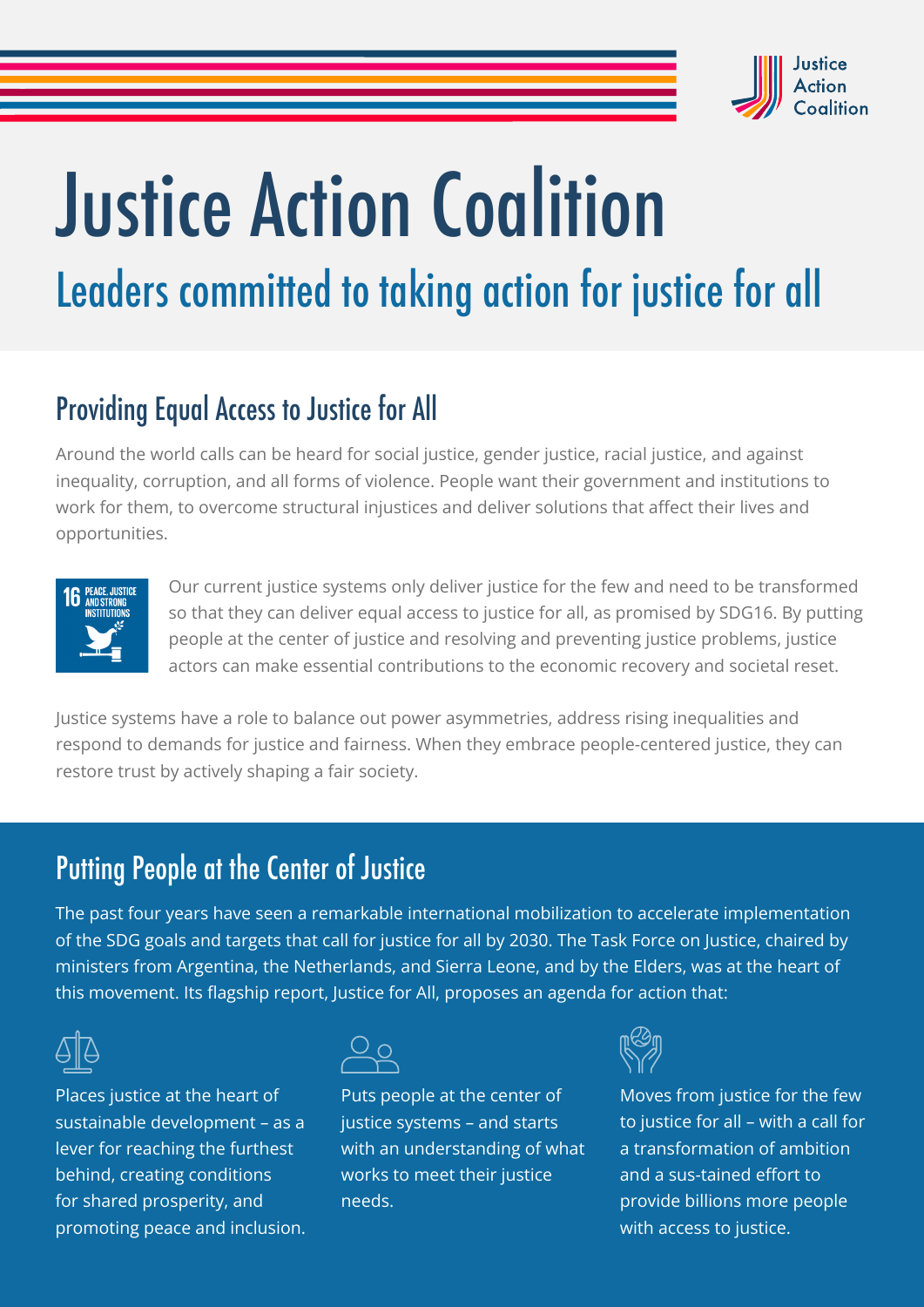

#### **Justice Action Coalition**

The Justice Action Coalition is a multi-stakeholder, high-ambition coalition of countries and organizations, championing equal access to justice for all.

The guiding ambition of the Justice Action Coalition is to close the global justice gap and the goal is to achieve measurable progress in justice outcomes for people and communities by the second SDG Summit in 2023.

The Justice Action Coalition includes workstreams, campaigns and partnerships that contribute to the overall goal. Each member is encouraged to take initiatives to promote SDG16+ and people-centered justice, in partnership with other coalition members.

More information about the Joint Deliverables of the Justice Action Coalition can be found **[here.](https://bf889554-6857-4cfe-8d55-8770007b8841.filesusr.com/ugd/6c192f_791a140efc604780aac4cc2afbfb58b0.pdf)**

| 2023 Justice Data<br><b>Report</b>              | <b>Access to Justice</b><br><b>SDG16.3.3 Report</b>    | <b>Regional Progress</b><br><b>Report for Ibero-</b><br>America    | <b>Menu of Game-</b><br>changers       |
|-------------------------------------------------|--------------------------------------------------------|--------------------------------------------------------------------|----------------------------------------|
| <b>Customary and</b><br><b>Informal Justice</b> | <b>Working Group on</b><br><b>Transitional Justice</b> | <b>Global Justice Gap</b><br>for Women                             | <b>Young Justice</b><br><b>Leaders</b> |
|                                                 | <b>Justice for Children</b>                            | <b>Key Messages on</b><br><b>People-Centered</b><br><b>Justice</b> |                                        |